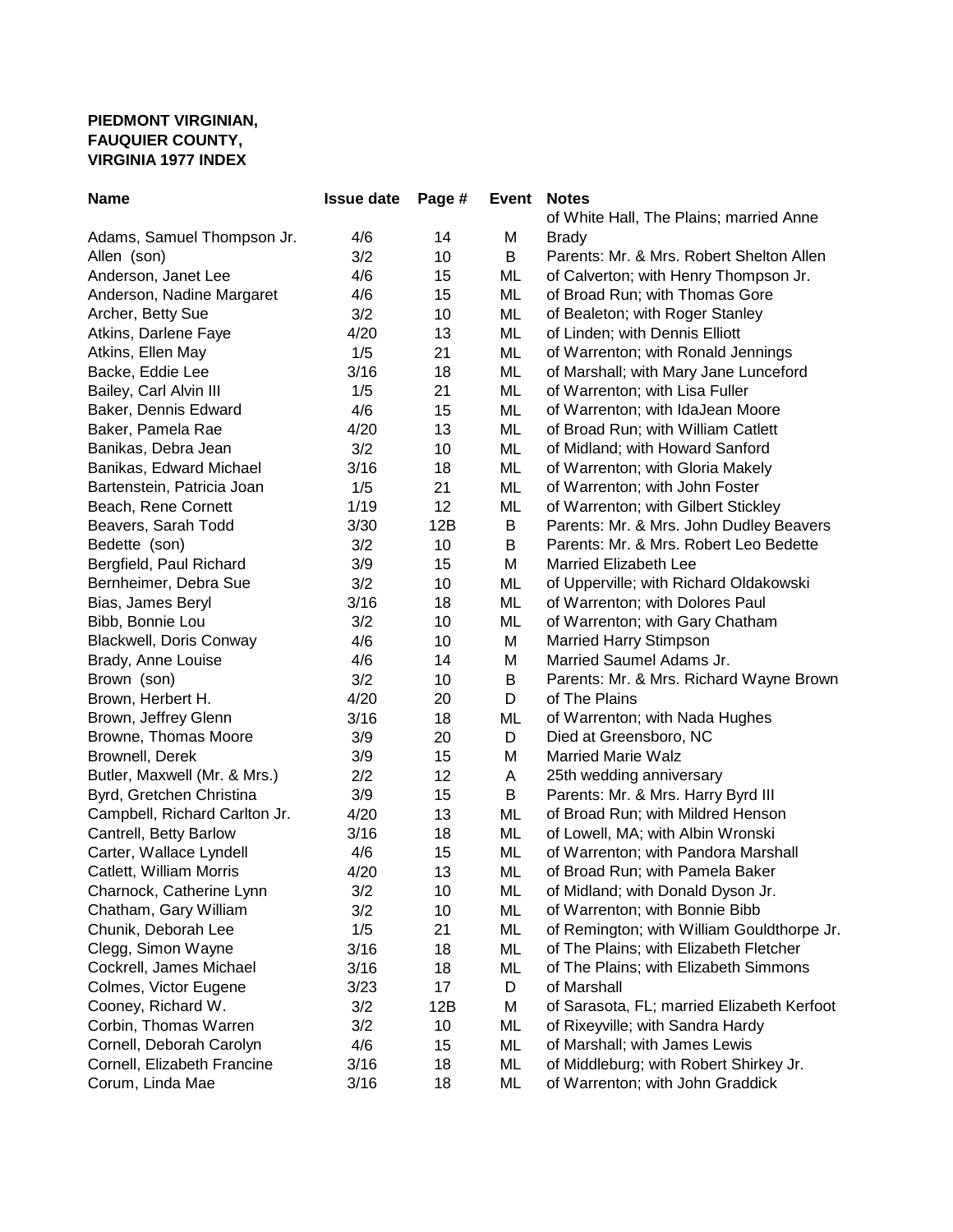| Crawford, Brenda Kay           | 4/20 | 13 | ML | of Vint Hill Farm Station; with Glen Johnson  |
|--------------------------------|------|----|----|-----------------------------------------------|
| Crocker (son)                  | 3/2  | 10 | B  | Parents: Mr. & Mrs. John William Crocker      |
| Daniels, Gail Valerie          | 4/6  | 15 | ML | With Gregory Williams                         |
| Danvir, Paul Allan             | 3/2  | 10 | ML | of Warrenton; with Vicki Smith                |
| Davidson, Andrew Alex          | 3/16 | 18 | ML | of Catlett; with Cynthia Hobbs                |
| deButts, Jane Sprague          | 2/16 | 19 | M  | <b>Married Thomas Kates</b>                   |
| Delph (son)                    | 3/2  | 10 | B  | Parents: Mr. & Mrs. Samuel Delph              |
| Deman, Kathryn Ayers           | 1/5  | 21 | ML | of Marshall; with Donald Jameson              |
| Dyson, Donald Martin Jr.       | 3/2  | 10 | ML | of Nokesville; with Catherine Charnock        |
| Edwards, Kevin Louis           | 2/2  | 22 | B  | Parents: Mr. & Mrs. Louis H. Edwards          |
| Elam, Diane Marie              | 1/5  | 21 | ML | of Remington; with Norman Robey               |
| Elliott, Dennis Wayne          | 4/20 | 13 | ML | of Strasburg, VA; with Darlene Atkins         |
| Ero-Phillips, Margaret Olayide | 2/2  | 22 | В  | Parents: Mr. & Mrs. Emmanuel F. Ero-Phillips  |
| Farkas, Teresa Jean            | 4/6  | 15 | ML | of Warrenton; with Glenn Rankin               |
| Fitzgerald, Diane Marie        | 3/2  | 10 | ML | of Warrenton; with Anthony Powell             |
| Fletcher, Elizabeth Ann        | 3/16 | 18 | ML | of Warrenton; with Simon Clegg                |
| Flory, Phyllis Jane            | 3/16 | 18 | ML | of Bealeton; with Charles Lauffer             |
| Ford, Carl B.                  | 3/30 | 19 | D  | of Middleburg                                 |
|                                |      |    |    |                                               |
| Foster, John Comly             | 1/5  | 21 | ML | of Radnor, PA; with Patricia-Joan Bartenstein |
| Foster, Ronald Lee             | 3/2  | 10 | ML | of Remington; with Laurie Switford            |
| Fritts, Matthew Joseph         | 4/6  | 19 | M  | Parents: Mr. & Mrs. David L. Fritts           |
| Fudd, William Henry            | 1/5  | 21 | ML | of The Plains; with Belinda Oliver            |
| Fuller, Lisa Renee             | 1/5  | 21 | ML | of Nokesville; with Carl Bailey III           |
| Glascock, Ronald Allen         | 4/20 | 18 | D  | Age 19; of Middleburg                         |
| Goin, Russell Irvin            | 4/6  | 15 | ML | of Warrenton; with Carol Hybner               |
| Gore, Thomas Wayne             | 4/6  | 15 | ML | of Manassas; with Nadine Anderson             |
| Gouldthorpe, William Henry Jr. | 1/5  | 21 | ML | of Warrenton; with Deborah Chunik             |
| Graddick, John Elton           | 3/16 | 18 | ML | of Vint Hill Farm Station; with Linda Corum   |
| Graham, Charles Omer Jr.       | 3/16 | 18 | ML | of Warrenton; with Donna Gray                 |
| Graves, Thomas Francis         | 1/5  | 21 | ML | of Amelia, OH; with Carolyn Jones             |
| Gray, Donald Wayne             | 1/5  | 21 | ML | of Amissville; with Deborah Rogers            |
| Gray, Donna Marie              | 3/16 | 18 | ML | of Warrenton; with Charles Graham Jr.         |
| Gray, James Lewis              | 4/6  | 15 | ML | of Marshall; with Deborah Cornell             |
| Griffin, Toni Jeanne           | 1/5  | 21 | ML | of Warrenton; with William Shannon            |
| Grimsley, Steve Kirwin         | 1/19 | 12 | ML | of McLean; with Maria Ortloff                 |
| Hardy, Sandra Annette          | 3/2  | 10 | ML | of Midland; with Thomas Corbin                |
| Hatcher, Nannie Irene          | 3/16 | 18 | ML | of The Plains; with George Mayhugh            |
| Haynes, Henry Franklin         | 3/2  | 10 | ML | of Brandy Station; with Judy Thorpe           |
| Henson, Mildred Virginia       | 4/20 | 13 | ML | of Broad Run; with Richard Campbell Jr.       |
| Heus, Raymond Gene             | 3/16 | 18 | ML | of Warrenton; with Robyn Payne                |
| Hitt, Charles Edgar            | 3/16 | 18 | ML | of Summerduck; with Daisy Hitt                |
| Hitt, Daisy Emma               | 3/16 | 18 | ML | of Sumerduck; with Charles Hitt               |
| Hobbs, Cynthia Marie           | 3/16 | 18 | ML | of Catlett; with Andrew Davidson              |
| Hughes, Nada Marie             | 3/16 | 18 | ML | of Warrenton; with Jeffrey Brown              |
| Hume, Larry Wayne              | 1/5  | 21 | ML | of Culpeper; with Kathie Tanner               |
| Hybner, Carol Joan             | 4/6  | 15 | ML | of Warrenton; with Russell Goin               |
| Iselin, Elizabeth Brown        | Oct. | 25 | D  | of Wolver Hill Farm                           |
| Jameson, Donald Edward         | 1/5  | 21 | ML | of Alexandria, VA; with Kathryn Van Deman     |
|                                |      |    |    |                                               |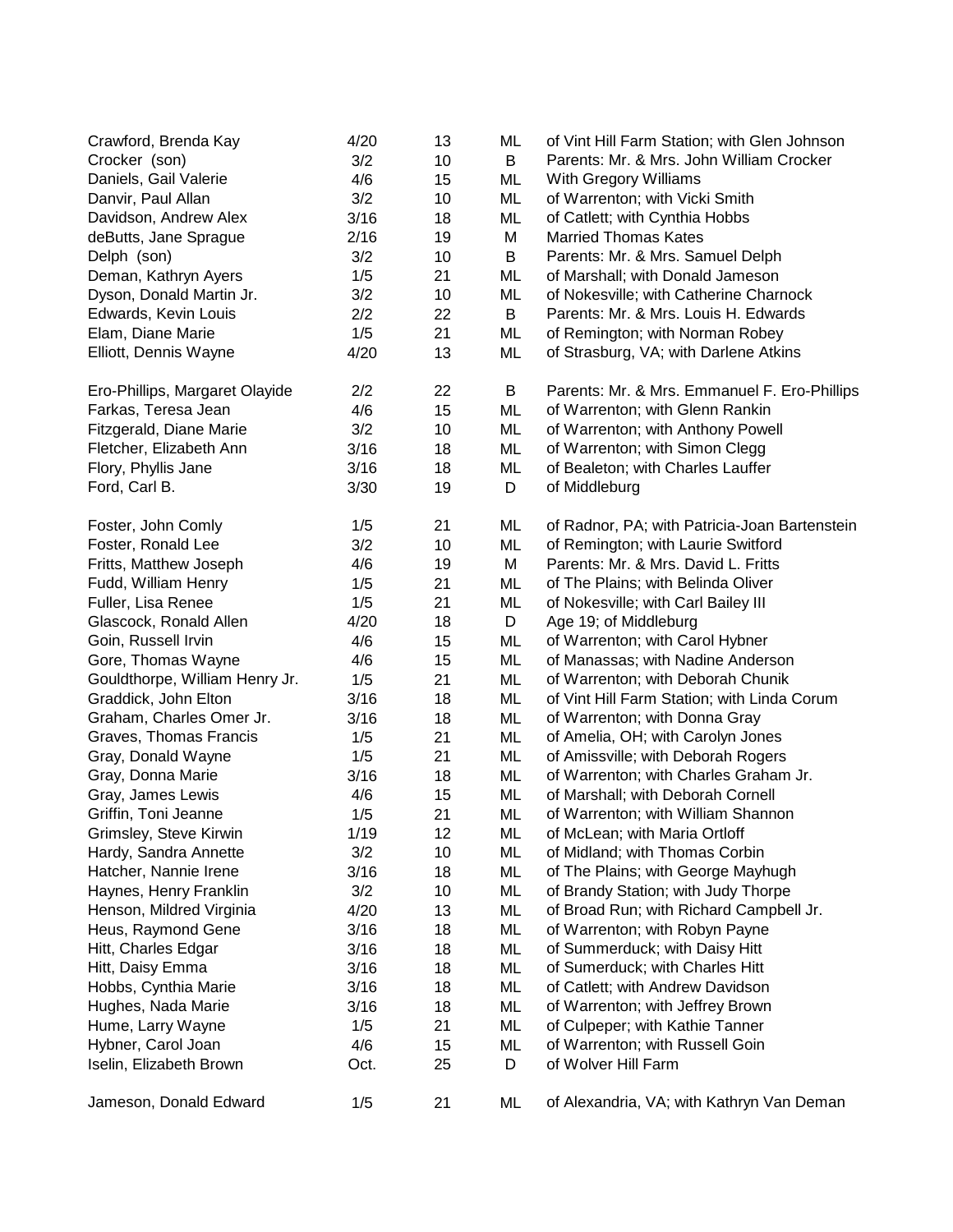| Jenkins (daughter)         | 3/2  | 10  | В   | Parents: Mr. & Mrs. Kenneth Rollin Jenkins                                       |
|----------------------------|------|-----|-----|----------------------------------------------------------------------------------|
| Jennings, Ronald Delbert   | 1/5  | 21  | ML  | of Warrenton; with Ellen Atkins                                                  |
| Jobst (son)                | 3/2  | 10  | B   | Parents: Mr. & Mrs. Thomas Kevin Jobst                                           |
| Johnson (son)              | 1/12 | 12  | В   | Parents: Mr. & Mrs. Jerome Lee Johnson<br>of Vint Hill Farm Station; with Brenda |
| Johnson, Glen Alan         | 4/20 | 13  | ML  | Crawford                                                                         |
| Johnson, Horace Roy Jr.    | 3/16 | 18  | ML  | of Midland; with Cheryl Smith                                                    |
| Jones, Carolyn Marie       | 1/5  | 21  | ML  | of Wilmington, NC; with Thomas Graves                                            |
| Kates, Thomas Weed         | 2/16 | 19  | M   | <b>Married Jane deButts</b>                                                      |
| Kearns, Joshua Lee         | 2/23 | 17  | B   | Parents: Mr. & Mrs. Larry L. Kearns                                              |
| Keen (twin sons)           | 1/12 | 12  | B   | Parents: Mr. & Mrs. Ernest D. Keen                                               |
| Kelgin, Waltraud           | 3/2  | 10  | ML  | of Warrenton; with John Moon                                                     |
| Keller, Paula Lynn         | 4/6  | 15  | ML  | of Nokesville; with Gary Tafrawe                                                 |
| Kerfoot, Elizabeth R.      | 3/2  | 12B | M   | of Clarke County; married Richard Cooney                                         |
| Key, Preston Layne         | 4/6  | 19  | B   | Parents: Mr. & Mrs. Glenn E. Key                                                 |
| Laney (daughter)           | 3/2  | 10  | B   | Parents: Mr. & Mrs. Worth Terry Laney                                            |
| Lauffer, Charles Emory     | 3/16 | 18  | ML  | of Bealeton; with Phyllis Flory                                                  |
| Leach, Thelma Catherine    | 1/5  | 21  | ML  | of The Plains; with Richard Owens                                                |
| Lee, Elizabeth Winfred     | 3/9  | 15  | M   | <b>Married Paul Bergfield</b>                                                    |
| Lee, Katherine Ann         | 2/2  | 22  | B   | Parents: Mr. & Mrs. Gordon W. Lee                                                |
| Leonard (son)              | 1/12 | 12  | B   | Parents: Mr. & Mrs. Lewis Leonard                                                |
| Leonard, Aubrey L.         | 3/9  | 10  | D   | of Marshall                                                                      |
| Lloyd, Margaret D.         | 1/12 | 12  | D   | of Paris                                                                         |
| Lloyd, Mary G.             | 3/2  | 12B | D   | of Paris                                                                         |
| Lobb, William Atkinson     | 1/12 | 12  | Eng | To Maureen O'Hagen                                                               |
| Locke, Melanie Renee       | 2/23 | 17  | B   | Parents: Mr. & Mrs. Thomas A. Locke                                              |
| Lunceford, Mary Jane       | 3/16 | 18  | ML  | of Marshall; with Eddie Backe                                                    |
| Mackey (daughter)          | 3/2  | 10  | B   | Parents: Mr. & Mrs. Robert James Mackey                                          |
| Makely, Gloria Jean        | 3/16 | 18  | ML  | of Warrenton; with Edward Banikas                                                |
| Mani (daughter)            | 3/2  | 10  | В   | Parents: Mr. & Mrs. Sardor P. C. Mani                                            |
| Marshall, Pandora Madlene  | 4/6  | 15  | ML  | of Orlean; with Wallace Carter                                                   |
| Mason, George Franklin Jr. | 2/2  | 22  | B   | Parents: Mr. & Mrs. George F. Mason                                              |
| Mawyer, Larry Thomas       | 1/5  | 21  | ML  | of Marshall; with Joyce Singleton                                                |
| Mayhugh, George Lewis      | 3/16 | 18  | ML  | of Warrenton; with Nannie Hatcher                                                |
| McCormick (son)            | 1/12 | 12  | В   | Parents: Mr. & Mrs. John Marion McCormick                                        |
| Mock, David Eugene         | 2/2  | 22  | B   | Parents: Mr. & Mrs. Reginald E. Mock                                             |
| Monteban, Madalena Femina  | 2/2  | 22  | В   | Parents: Mr. & Mrs. Ed A. Monteban                                               |
| Moon, John Garfield        | 3/2  | 10  | ML  | of Vint Hill Farm Station; with Waltraud Kelgin                                  |
| Moore (son)                | 1/12 | 12  | B   | Parents: Mr. & Mrs. Ronald Ricky Moore                                           |
| Moore, IdaJean Elizabeth   | 4/6  | 15  | ML  | of Midland; with Dennis Baker                                                    |
| Moore, Richard Elwood II   | 1/5  | 19  | Eng | To Diane Zarr                                                                    |
| Moore, Rosalie Jean        | 1/19 | 12  | ML  | of Goldvein; with Ricky Pauley                                                   |
| Morris, Mary Elizabeth     | 1/19 | 12  | D   | of Delaplane                                                                     |
| Morton, Gladys M.          | 1/19 | 12  | ML  | of Warrenton; with Ronald Vlackino                                               |
| Myer, Joseph Fennell       | 2/2  | 12  | В   | Parents: Dr. & Mrs. Eric Myer                                                    |
| Naylor-Leyland, Amanda     | 4/20 | 15  | Eng | To Thomas Skiffington                                                            |
| O'Hagen, Maureen Veronique | 1/12 | 12  | Eng | To William Lobb                                                                  |
| Oldakowski, Richard John   | 3/2  | 10  | ML  | of Bealtsville, MD; with Debra Bernhemier                                        |
| Olinger (son)              | 1/12 | 12  | B   | Parents: Mr. & Mrs. Glenn James Olinger                                          |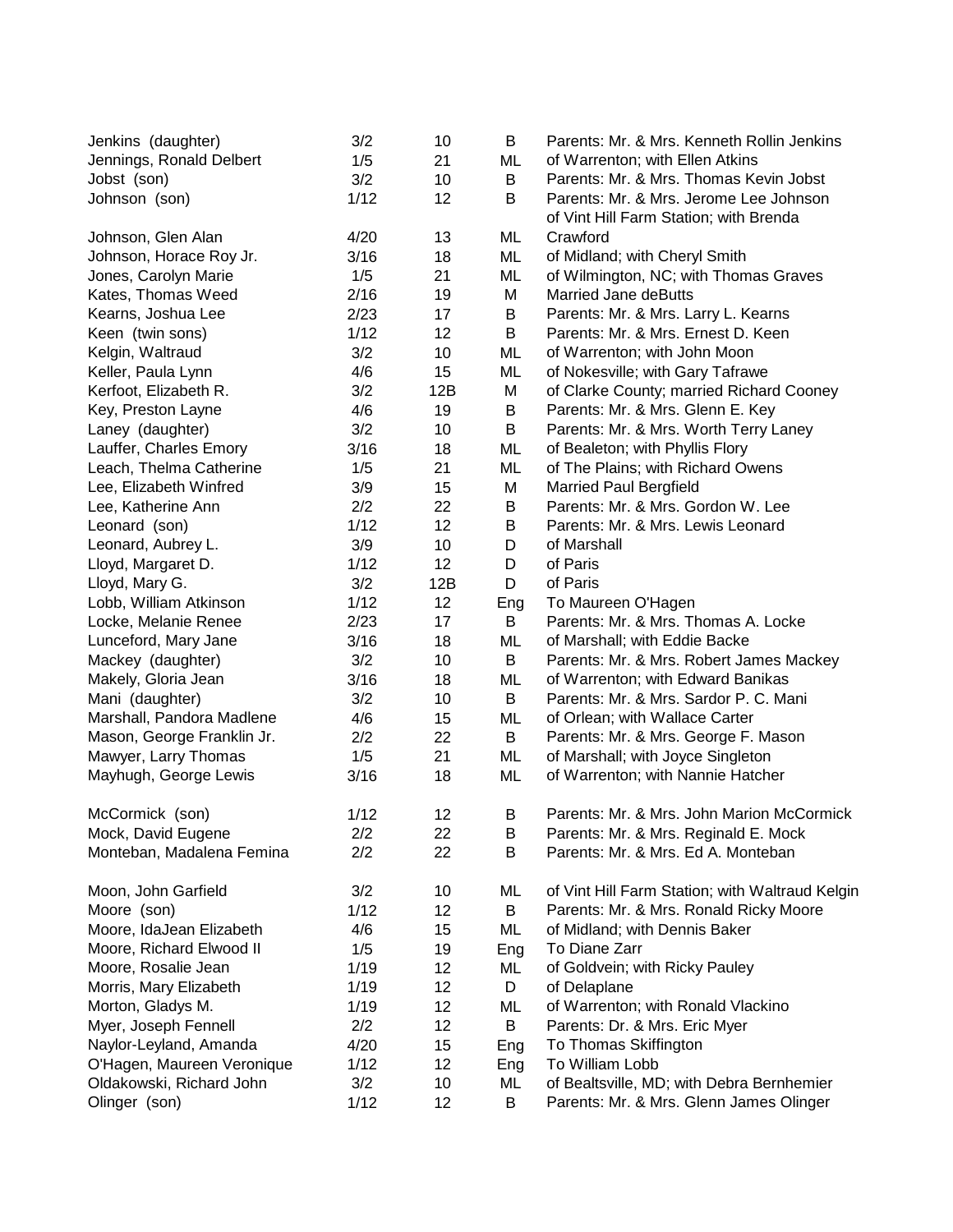| 1/19<br>12<br>ML<br>of Warrenton; with Steve Grimsley<br>21<br>ML<br>1/5<br>of The Plains; with Thelma Leach<br>3/16<br>ML<br>Paul, Dolores Ann<br>18<br>of Warrenton; with James Bias<br>ML<br>Pauley, Ricky Lee<br>1/19<br>12<br>of Rectortown; with Rosalie Moore<br>2/2<br>15<br>Payne, Leonard Carlin<br>D<br>of Marshall<br>2/23<br>B<br>Payne, Milton Earl Jr.<br>17<br>Parents: Mr. & Mrs. Milton E. Payne<br>3/16<br>Payne, Robin Kay<br>18<br>ML<br>of Warrenton; with Raymond Heus<br>Potter, Matthew Richard<br>4/6<br>19<br>M<br>Parents: Mr. & Mrs. Marty E. Potter<br>Powell, Anthony Raymond<br>3/2<br>10<br>ML<br>of Warrenton; with Diane Fitzgerald<br>Puckett, Katherine Marie<br>1/5<br>21<br>ML<br>of Eminence, MO; with John Teague<br>Pumphrey, Teresa Lynn<br>1/5<br>21<br>ML<br>of Warrenton; with Mickey Yowell<br>Rankin, Glenn Alan<br>of Warrenton; with Teresa Farkas<br>4/6<br>15<br>ML<br>3/2<br>Parents: Mr. & Mrs. Thomas Kelly Redmon<br>10<br>B<br>3/23<br>17<br>D<br>of Middleburg<br>of Remington; with Diane Elam<br>1/5<br>21<br>ML<br>D<br>of The Plains<br>2/2<br>15<br>1/5<br>21<br>ML<br>of Marshall; with Donald Gray<br>Sanford, Howard Lynn<br>3/2<br>ML<br>10<br>of Catlett; with Debra Bankias<br>Schafer, Margaret Calverly<br>3/16<br>ML<br>of Warrenton; with William Ward<br>18<br>Settle, Gary Michael<br>of Warrenton; with Mary Sue Smith<br>3/16<br>18<br>ML<br>Shannon, William Allen<br>21<br>ML<br>of Warrenton; with Toni Griffin<br>1/5<br>3/2<br>Parents: Mr. & Mrs. Winston Alonzo Sharp<br>Sharp (daughter)<br>10<br>B<br>Shelton, Johanna Leslee<br>of Vint Hill Farm Station; with Donald Van<br>4/6<br>15<br>ML<br>of The Plains; with Elizabeth Cornell<br>Shirkey, Robert Andrew Jr.<br>3/16<br>18<br>ML<br>Shuck, Matthew James<br>Parents: Mr. & Mrs. James A. Shuck<br>2/23<br>17<br>B<br>Simmons, Elizabeth Faye<br>3/16<br>ML<br>of The Plains; with James Cockrell<br>18<br>Singleton, Joyce Marie<br>ML<br>of Catlett; with Larry Mawyer<br>1/5<br>21<br>Skiffington, Thomas<br>4/20<br>To Amanda Naylor-Leyland<br>15<br>Eng<br>Smith (son)<br>3/2<br>B<br>Parents: Mr. & Mrs. David Joseph Smith<br>10<br>Smith, Cheryl Fredeanna<br>3/16<br>ML<br>of Midland; with Horace Johnson Jr.<br>18<br>3/16<br>18<br>ML<br>of Warrenton; with Gary Settle<br>Smith, Mary Sue<br>3/2<br>10<br>ML<br>of Gainesville; with Paul Danvir<br>1/12<br>12<br>Parents: Mr. & Mrs. Steven Randolph Soaper<br>B<br>4/6<br>19<br>M<br>Parents: Mr. & Mrs. Russell H. Spicer Jr.<br>Spicer, Lisa Dawn<br>3/2<br>Stanley, Roger Melvin<br>10<br>ML<br>of Bealeton; with Betty Archer<br>1/19<br>Stickley, Gilbert Galen<br>12<br>ML<br>of Stillwater, OK; with Rene Beach<br>4/6<br>10<br>М<br><b>Married Doris Blackwell</b><br>Stimpson, Harry Farnum III<br>Switford, Laurie Gale<br>3/2<br>10<br>ML<br>of Remington; with Ronald Foster<br>Tafrawe, Gary Dean<br>4/6<br>ML<br>of Warrenton; with Paula Keller<br>15<br>Tanner, Kathie Jeanne<br>1/5<br>21<br>ML<br>of Gainesville; with Larry Hume<br>Married A. Richard Tull Jr.<br>Tarr, Betty Sue<br>4/20<br>15<br>М<br>of Gstaad, Switzerland; with John Warner<br>Taylor, Elizabeth Rosemond<br>1/5<br>21<br>ML<br>of Broad Run; with Katherine Puckett<br>Teague, John Jefferson<br>1/5<br>21<br>ML<br>Thompson, Henry Francis Jr.<br>of Calverton; with Janet Anderson<br>4/6<br>15<br>ML<br>Thompson, Tracy Dunn<br>Parents: Mr. & Mrs. Fred E. Thompson<br>2/2<br>22<br>B<br>Thornley, Benjamin Edward Jr.<br>3/16<br>of Alexandria; with Carla Wines<br>18<br>ML<br>3/2<br>Thorpe, Judy Cathaleen<br>ML<br>of Marshall; with Henry Haynes<br>10<br>Tull, A. Richard Jr.<br><b>Married Betty Sue Tarr</b><br>4/20<br>15<br>M<br>Turner, George<br>1/5<br>21<br>of Culpeper; with Marguerite Williams<br>ML | Oliver, Belinda May      | 1/5 | 21 | ML | of Warrenton; with William Fudd |
|------------------------------------------------------------------------------------------------------------------------------------------------------------------------------------------------------------------------------------------------------------------------------------------------------------------------------------------------------------------------------------------------------------------------------------------------------------------------------------------------------------------------------------------------------------------------------------------------------------------------------------------------------------------------------------------------------------------------------------------------------------------------------------------------------------------------------------------------------------------------------------------------------------------------------------------------------------------------------------------------------------------------------------------------------------------------------------------------------------------------------------------------------------------------------------------------------------------------------------------------------------------------------------------------------------------------------------------------------------------------------------------------------------------------------------------------------------------------------------------------------------------------------------------------------------------------------------------------------------------------------------------------------------------------------------------------------------------------------------------------------------------------------------------------------------------------------------------------------------------------------------------------------------------------------------------------------------------------------------------------------------------------------------------------------------------------------------------------------------------------------------------------------------------------------------------------------------------------------------------------------------------------------------------------------------------------------------------------------------------------------------------------------------------------------------------------------------------------------------------------------------------------------------------------------------------------------------------------------------------------------------------------------------------------------------------------------------------------------------------------------------------------------------------------------------------------------------------------------------------------------------------------------------------------------------------------------------------------------------------------------------------------------------------------------------------------------------------------------------------------------------------------------------------------------------------------------------------------------------------------------------------------------------------------------------------------------------------------------------------------------------------------------------------------------------------------------------------------------------------------------------------------------------------------------------------------------------------------------------------------------------------------------------------------------------------------------------------------------------------------------------------------------------------------------------------------------------|--------------------------|-----|----|----|---------------------------------|
|                                                                                                                                                                                                                                                                                                                                                                                                                                                                                                                                                                                                                                                                                                                                                                                                                                                                                                                                                                                                                                                                                                                                                                                                                                                                                                                                                                                                                                                                                                                                                                                                                                                                                                                                                                                                                                                                                                                                                                                                                                                                                                                                                                                                                                                                                                                                                                                                                                                                                                                                                                                                                                                                                                                                                                                                                                                                                                                                                                                                                                                                                                                                                                                                                                                                                                                                                                                                                                                                                                                                                                                                                                                                                                                                                                                                                                    | Ortloff, Maria Jeneane   |     |    |    |                                 |
|                                                                                                                                                                                                                                                                                                                                                                                                                                                                                                                                                                                                                                                                                                                                                                                                                                                                                                                                                                                                                                                                                                                                                                                                                                                                                                                                                                                                                                                                                                                                                                                                                                                                                                                                                                                                                                                                                                                                                                                                                                                                                                                                                                                                                                                                                                                                                                                                                                                                                                                                                                                                                                                                                                                                                                                                                                                                                                                                                                                                                                                                                                                                                                                                                                                                                                                                                                                                                                                                                                                                                                                                                                                                                                                                                                                                                                    | Owens, Richard Mason     |     |    |    |                                 |
|                                                                                                                                                                                                                                                                                                                                                                                                                                                                                                                                                                                                                                                                                                                                                                                                                                                                                                                                                                                                                                                                                                                                                                                                                                                                                                                                                                                                                                                                                                                                                                                                                                                                                                                                                                                                                                                                                                                                                                                                                                                                                                                                                                                                                                                                                                                                                                                                                                                                                                                                                                                                                                                                                                                                                                                                                                                                                                                                                                                                                                                                                                                                                                                                                                                                                                                                                                                                                                                                                                                                                                                                                                                                                                                                                                                                                                    |                          |     |    |    |                                 |
|                                                                                                                                                                                                                                                                                                                                                                                                                                                                                                                                                                                                                                                                                                                                                                                                                                                                                                                                                                                                                                                                                                                                                                                                                                                                                                                                                                                                                                                                                                                                                                                                                                                                                                                                                                                                                                                                                                                                                                                                                                                                                                                                                                                                                                                                                                                                                                                                                                                                                                                                                                                                                                                                                                                                                                                                                                                                                                                                                                                                                                                                                                                                                                                                                                                                                                                                                                                                                                                                                                                                                                                                                                                                                                                                                                                                                                    |                          |     |    |    |                                 |
|                                                                                                                                                                                                                                                                                                                                                                                                                                                                                                                                                                                                                                                                                                                                                                                                                                                                                                                                                                                                                                                                                                                                                                                                                                                                                                                                                                                                                                                                                                                                                                                                                                                                                                                                                                                                                                                                                                                                                                                                                                                                                                                                                                                                                                                                                                                                                                                                                                                                                                                                                                                                                                                                                                                                                                                                                                                                                                                                                                                                                                                                                                                                                                                                                                                                                                                                                                                                                                                                                                                                                                                                                                                                                                                                                                                                                                    |                          |     |    |    |                                 |
|                                                                                                                                                                                                                                                                                                                                                                                                                                                                                                                                                                                                                                                                                                                                                                                                                                                                                                                                                                                                                                                                                                                                                                                                                                                                                                                                                                                                                                                                                                                                                                                                                                                                                                                                                                                                                                                                                                                                                                                                                                                                                                                                                                                                                                                                                                                                                                                                                                                                                                                                                                                                                                                                                                                                                                                                                                                                                                                                                                                                                                                                                                                                                                                                                                                                                                                                                                                                                                                                                                                                                                                                                                                                                                                                                                                                                                    |                          |     |    |    |                                 |
|                                                                                                                                                                                                                                                                                                                                                                                                                                                                                                                                                                                                                                                                                                                                                                                                                                                                                                                                                                                                                                                                                                                                                                                                                                                                                                                                                                                                                                                                                                                                                                                                                                                                                                                                                                                                                                                                                                                                                                                                                                                                                                                                                                                                                                                                                                                                                                                                                                                                                                                                                                                                                                                                                                                                                                                                                                                                                                                                                                                                                                                                                                                                                                                                                                                                                                                                                                                                                                                                                                                                                                                                                                                                                                                                                                                                                                    |                          |     |    |    |                                 |
|                                                                                                                                                                                                                                                                                                                                                                                                                                                                                                                                                                                                                                                                                                                                                                                                                                                                                                                                                                                                                                                                                                                                                                                                                                                                                                                                                                                                                                                                                                                                                                                                                                                                                                                                                                                                                                                                                                                                                                                                                                                                                                                                                                                                                                                                                                                                                                                                                                                                                                                                                                                                                                                                                                                                                                                                                                                                                                                                                                                                                                                                                                                                                                                                                                                                                                                                                                                                                                                                                                                                                                                                                                                                                                                                                                                                                                    |                          |     |    |    |                                 |
|                                                                                                                                                                                                                                                                                                                                                                                                                                                                                                                                                                                                                                                                                                                                                                                                                                                                                                                                                                                                                                                                                                                                                                                                                                                                                                                                                                                                                                                                                                                                                                                                                                                                                                                                                                                                                                                                                                                                                                                                                                                                                                                                                                                                                                                                                                                                                                                                                                                                                                                                                                                                                                                                                                                                                                                                                                                                                                                                                                                                                                                                                                                                                                                                                                                                                                                                                                                                                                                                                                                                                                                                                                                                                                                                                                                                                                    |                          |     |    |    |                                 |
|                                                                                                                                                                                                                                                                                                                                                                                                                                                                                                                                                                                                                                                                                                                                                                                                                                                                                                                                                                                                                                                                                                                                                                                                                                                                                                                                                                                                                                                                                                                                                                                                                                                                                                                                                                                                                                                                                                                                                                                                                                                                                                                                                                                                                                                                                                                                                                                                                                                                                                                                                                                                                                                                                                                                                                                                                                                                                                                                                                                                                                                                                                                                                                                                                                                                                                                                                                                                                                                                                                                                                                                                                                                                                                                                                                                                                                    |                          |     |    |    |                                 |
|                                                                                                                                                                                                                                                                                                                                                                                                                                                                                                                                                                                                                                                                                                                                                                                                                                                                                                                                                                                                                                                                                                                                                                                                                                                                                                                                                                                                                                                                                                                                                                                                                                                                                                                                                                                                                                                                                                                                                                                                                                                                                                                                                                                                                                                                                                                                                                                                                                                                                                                                                                                                                                                                                                                                                                                                                                                                                                                                                                                                                                                                                                                                                                                                                                                                                                                                                                                                                                                                                                                                                                                                                                                                                                                                                                                                                                    |                          |     |    |    |                                 |
|                                                                                                                                                                                                                                                                                                                                                                                                                                                                                                                                                                                                                                                                                                                                                                                                                                                                                                                                                                                                                                                                                                                                                                                                                                                                                                                                                                                                                                                                                                                                                                                                                                                                                                                                                                                                                                                                                                                                                                                                                                                                                                                                                                                                                                                                                                                                                                                                                                                                                                                                                                                                                                                                                                                                                                                                                                                                                                                                                                                                                                                                                                                                                                                                                                                                                                                                                                                                                                                                                                                                                                                                                                                                                                                                                                                                                                    |                          |     |    |    |                                 |
|                                                                                                                                                                                                                                                                                                                                                                                                                                                                                                                                                                                                                                                                                                                                                                                                                                                                                                                                                                                                                                                                                                                                                                                                                                                                                                                                                                                                                                                                                                                                                                                                                                                                                                                                                                                                                                                                                                                                                                                                                                                                                                                                                                                                                                                                                                                                                                                                                                                                                                                                                                                                                                                                                                                                                                                                                                                                                                                                                                                                                                                                                                                                                                                                                                                                                                                                                                                                                                                                                                                                                                                                                                                                                                                                                                                                                                    | Redmon (son)             |     |    |    |                                 |
|                                                                                                                                                                                                                                                                                                                                                                                                                                                                                                                                                                                                                                                                                                                                                                                                                                                                                                                                                                                                                                                                                                                                                                                                                                                                                                                                                                                                                                                                                                                                                                                                                                                                                                                                                                                                                                                                                                                                                                                                                                                                                                                                                                                                                                                                                                                                                                                                                                                                                                                                                                                                                                                                                                                                                                                                                                                                                                                                                                                                                                                                                                                                                                                                                                                                                                                                                                                                                                                                                                                                                                                                                                                                                                                                                                                                                                    | Robertson, George W. Sr. |     |    |    |                                 |
|                                                                                                                                                                                                                                                                                                                                                                                                                                                                                                                                                                                                                                                                                                                                                                                                                                                                                                                                                                                                                                                                                                                                                                                                                                                                                                                                                                                                                                                                                                                                                                                                                                                                                                                                                                                                                                                                                                                                                                                                                                                                                                                                                                                                                                                                                                                                                                                                                                                                                                                                                                                                                                                                                                                                                                                                                                                                                                                                                                                                                                                                                                                                                                                                                                                                                                                                                                                                                                                                                                                                                                                                                                                                                                                                                                                                                                    | Robey, Norman Roger      |     |    |    |                                 |
|                                                                                                                                                                                                                                                                                                                                                                                                                                                                                                                                                                                                                                                                                                                                                                                                                                                                                                                                                                                                                                                                                                                                                                                                                                                                                                                                                                                                                                                                                                                                                                                                                                                                                                                                                                                                                                                                                                                                                                                                                                                                                                                                                                                                                                                                                                                                                                                                                                                                                                                                                                                                                                                                                                                                                                                                                                                                                                                                                                                                                                                                                                                                                                                                                                                                                                                                                                                                                                                                                                                                                                                                                                                                                                                                                                                                                                    | Robinson, Leonard Carlin |     |    |    |                                 |
|                                                                                                                                                                                                                                                                                                                                                                                                                                                                                                                                                                                                                                                                                                                                                                                                                                                                                                                                                                                                                                                                                                                                                                                                                                                                                                                                                                                                                                                                                                                                                                                                                                                                                                                                                                                                                                                                                                                                                                                                                                                                                                                                                                                                                                                                                                                                                                                                                                                                                                                                                                                                                                                                                                                                                                                                                                                                                                                                                                                                                                                                                                                                                                                                                                                                                                                                                                                                                                                                                                                                                                                                                                                                                                                                                                                                                                    | Rogers, Deborah Sue      |     |    |    |                                 |
|                                                                                                                                                                                                                                                                                                                                                                                                                                                                                                                                                                                                                                                                                                                                                                                                                                                                                                                                                                                                                                                                                                                                                                                                                                                                                                                                                                                                                                                                                                                                                                                                                                                                                                                                                                                                                                                                                                                                                                                                                                                                                                                                                                                                                                                                                                                                                                                                                                                                                                                                                                                                                                                                                                                                                                                                                                                                                                                                                                                                                                                                                                                                                                                                                                                                                                                                                                                                                                                                                                                                                                                                                                                                                                                                                                                                                                    |                          |     |    |    |                                 |
|                                                                                                                                                                                                                                                                                                                                                                                                                                                                                                                                                                                                                                                                                                                                                                                                                                                                                                                                                                                                                                                                                                                                                                                                                                                                                                                                                                                                                                                                                                                                                                                                                                                                                                                                                                                                                                                                                                                                                                                                                                                                                                                                                                                                                                                                                                                                                                                                                                                                                                                                                                                                                                                                                                                                                                                                                                                                                                                                                                                                                                                                                                                                                                                                                                                                                                                                                                                                                                                                                                                                                                                                                                                                                                                                                                                                                                    |                          |     |    |    |                                 |
|                                                                                                                                                                                                                                                                                                                                                                                                                                                                                                                                                                                                                                                                                                                                                                                                                                                                                                                                                                                                                                                                                                                                                                                                                                                                                                                                                                                                                                                                                                                                                                                                                                                                                                                                                                                                                                                                                                                                                                                                                                                                                                                                                                                                                                                                                                                                                                                                                                                                                                                                                                                                                                                                                                                                                                                                                                                                                                                                                                                                                                                                                                                                                                                                                                                                                                                                                                                                                                                                                                                                                                                                                                                                                                                                                                                                                                    |                          |     |    |    |                                 |
|                                                                                                                                                                                                                                                                                                                                                                                                                                                                                                                                                                                                                                                                                                                                                                                                                                                                                                                                                                                                                                                                                                                                                                                                                                                                                                                                                                                                                                                                                                                                                                                                                                                                                                                                                                                                                                                                                                                                                                                                                                                                                                                                                                                                                                                                                                                                                                                                                                                                                                                                                                                                                                                                                                                                                                                                                                                                                                                                                                                                                                                                                                                                                                                                                                                                                                                                                                                                                                                                                                                                                                                                                                                                                                                                                                                                                                    |                          |     |    |    |                                 |
|                                                                                                                                                                                                                                                                                                                                                                                                                                                                                                                                                                                                                                                                                                                                                                                                                                                                                                                                                                                                                                                                                                                                                                                                                                                                                                                                                                                                                                                                                                                                                                                                                                                                                                                                                                                                                                                                                                                                                                                                                                                                                                                                                                                                                                                                                                                                                                                                                                                                                                                                                                                                                                                                                                                                                                                                                                                                                                                                                                                                                                                                                                                                                                                                                                                                                                                                                                                                                                                                                                                                                                                                                                                                                                                                                                                                                                    |                          |     |    |    |                                 |
|                                                                                                                                                                                                                                                                                                                                                                                                                                                                                                                                                                                                                                                                                                                                                                                                                                                                                                                                                                                                                                                                                                                                                                                                                                                                                                                                                                                                                                                                                                                                                                                                                                                                                                                                                                                                                                                                                                                                                                                                                                                                                                                                                                                                                                                                                                                                                                                                                                                                                                                                                                                                                                                                                                                                                                                                                                                                                                                                                                                                                                                                                                                                                                                                                                                                                                                                                                                                                                                                                                                                                                                                                                                                                                                                                                                                                                    |                          |     |    |    |                                 |
|                                                                                                                                                                                                                                                                                                                                                                                                                                                                                                                                                                                                                                                                                                                                                                                                                                                                                                                                                                                                                                                                                                                                                                                                                                                                                                                                                                                                                                                                                                                                                                                                                                                                                                                                                                                                                                                                                                                                                                                                                                                                                                                                                                                                                                                                                                                                                                                                                                                                                                                                                                                                                                                                                                                                                                                                                                                                                                                                                                                                                                                                                                                                                                                                                                                                                                                                                                                                                                                                                                                                                                                                                                                                                                                                                                                                                                    |                          |     |    |    |                                 |
|                                                                                                                                                                                                                                                                                                                                                                                                                                                                                                                                                                                                                                                                                                                                                                                                                                                                                                                                                                                                                                                                                                                                                                                                                                                                                                                                                                                                                                                                                                                                                                                                                                                                                                                                                                                                                                                                                                                                                                                                                                                                                                                                                                                                                                                                                                                                                                                                                                                                                                                                                                                                                                                                                                                                                                                                                                                                                                                                                                                                                                                                                                                                                                                                                                                                                                                                                                                                                                                                                                                                                                                                                                                                                                                                                                                                                                    |                          |     |    |    |                                 |
|                                                                                                                                                                                                                                                                                                                                                                                                                                                                                                                                                                                                                                                                                                                                                                                                                                                                                                                                                                                                                                                                                                                                                                                                                                                                                                                                                                                                                                                                                                                                                                                                                                                                                                                                                                                                                                                                                                                                                                                                                                                                                                                                                                                                                                                                                                                                                                                                                                                                                                                                                                                                                                                                                                                                                                                                                                                                                                                                                                                                                                                                                                                                                                                                                                                                                                                                                                                                                                                                                                                                                                                                                                                                                                                                                                                                                                    |                          |     |    |    |                                 |
|                                                                                                                                                                                                                                                                                                                                                                                                                                                                                                                                                                                                                                                                                                                                                                                                                                                                                                                                                                                                                                                                                                                                                                                                                                                                                                                                                                                                                                                                                                                                                                                                                                                                                                                                                                                                                                                                                                                                                                                                                                                                                                                                                                                                                                                                                                                                                                                                                                                                                                                                                                                                                                                                                                                                                                                                                                                                                                                                                                                                                                                                                                                                                                                                                                                                                                                                                                                                                                                                                                                                                                                                                                                                                                                                                                                                                                    |                          |     |    |    |                                 |
|                                                                                                                                                                                                                                                                                                                                                                                                                                                                                                                                                                                                                                                                                                                                                                                                                                                                                                                                                                                                                                                                                                                                                                                                                                                                                                                                                                                                                                                                                                                                                                                                                                                                                                                                                                                                                                                                                                                                                                                                                                                                                                                                                                                                                                                                                                                                                                                                                                                                                                                                                                                                                                                                                                                                                                                                                                                                                                                                                                                                                                                                                                                                                                                                                                                                                                                                                                                                                                                                                                                                                                                                                                                                                                                                                                                                                                    |                          |     |    |    |                                 |
|                                                                                                                                                                                                                                                                                                                                                                                                                                                                                                                                                                                                                                                                                                                                                                                                                                                                                                                                                                                                                                                                                                                                                                                                                                                                                                                                                                                                                                                                                                                                                                                                                                                                                                                                                                                                                                                                                                                                                                                                                                                                                                                                                                                                                                                                                                                                                                                                                                                                                                                                                                                                                                                                                                                                                                                                                                                                                                                                                                                                                                                                                                                                                                                                                                                                                                                                                                                                                                                                                                                                                                                                                                                                                                                                                                                                                                    |                          |     |    |    |                                 |
|                                                                                                                                                                                                                                                                                                                                                                                                                                                                                                                                                                                                                                                                                                                                                                                                                                                                                                                                                                                                                                                                                                                                                                                                                                                                                                                                                                                                                                                                                                                                                                                                                                                                                                                                                                                                                                                                                                                                                                                                                                                                                                                                                                                                                                                                                                                                                                                                                                                                                                                                                                                                                                                                                                                                                                                                                                                                                                                                                                                                                                                                                                                                                                                                                                                                                                                                                                                                                                                                                                                                                                                                                                                                                                                                                                                                                                    |                          |     |    |    |                                 |
|                                                                                                                                                                                                                                                                                                                                                                                                                                                                                                                                                                                                                                                                                                                                                                                                                                                                                                                                                                                                                                                                                                                                                                                                                                                                                                                                                                                                                                                                                                                                                                                                                                                                                                                                                                                                                                                                                                                                                                                                                                                                                                                                                                                                                                                                                                                                                                                                                                                                                                                                                                                                                                                                                                                                                                                                                                                                                                                                                                                                                                                                                                                                                                                                                                                                                                                                                                                                                                                                                                                                                                                                                                                                                                                                                                                                                                    |                          |     |    |    |                                 |
|                                                                                                                                                                                                                                                                                                                                                                                                                                                                                                                                                                                                                                                                                                                                                                                                                                                                                                                                                                                                                                                                                                                                                                                                                                                                                                                                                                                                                                                                                                                                                                                                                                                                                                                                                                                                                                                                                                                                                                                                                                                                                                                                                                                                                                                                                                                                                                                                                                                                                                                                                                                                                                                                                                                                                                                                                                                                                                                                                                                                                                                                                                                                                                                                                                                                                                                                                                                                                                                                                                                                                                                                                                                                                                                                                                                                                                    | Smith, Vicki Jo          |     |    |    |                                 |
|                                                                                                                                                                                                                                                                                                                                                                                                                                                                                                                                                                                                                                                                                                                                                                                                                                                                                                                                                                                                                                                                                                                                                                                                                                                                                                                                                                                                                                                                                                                                                                                                                                                                                                                                                                                                                                                                                                                                                                                                                                                                                                                                                                                                                                                                                                                                                                                                                                                                                                                                                                                                                                                                                                                                                                                                                                                                                                                                                                                                                                                                                                                                                                                                                                                                                                                                                                                                                                                                                                                                                                                                                                                                                                                                                                                                                                    | Soaper (daughter)        |     |    |    |                                 |
|                                                                                                                                                                                                                                                                                                                                                                                                                                                                                                                                                                                                                                                                                                                                                                                                                                                                                                                                                                                                                                                                                                                                                                                                                                                                                                                                                                                                                                                                                                                                                                                                                                                                                                                                                                                                                                                                                                                                                                                                                                                                                                                                                                                                                                                                                                                                                                                                                                                                                                                                                                                                                                                                                                                                                                                                                                                                                                                                                                                                                                                                                                                                                                                                                                                                                                                                                                                                                                                                                                                                                                                                                                                                                                                                                                                                                                    |                          |     |    |    |                                 |
|                                                                                                                                                                                                                                                                                                                                                                                                                                                                                                                                                                                                                                                                                                                                                                                                                                                                                                                                                                                                                                                                                                                                                                                                                                                                                                                                                                                                                                                                                                                                                                                                                                                                                                                                                                                                                                                                                                                                                                                                                                                                                                                                                                                                                                                                                                                                                                                                                                                                                                                                                                                                                                                                                                                                                                                                                                                                                                                                                                                                                                                                                                                                                                                                                                                                                                                                                                                                                                                                                                                                                                                                                                                                                                                                                                                                                                    |                          |     |    |    |                                 |
|                                                                                                                                                                                                                                                                                                                                                                                                                                                                                                                                                                                                                                                                                                                                                                                                                                                                                                                                                                                                                                                                                                                                                                                                                                                                                                                                                                                                                                                                                                                                                                                                                                                                                                                                                                                                                                                                                                                                                                                                                                                                                                                                                                                                                                                                                                                                                                                                                                                                                                                                                                                                                                                                                                                                                                                                                                                                                                                                                                                                                                                                                                                                                                                                                                                                                                                                                                                                                                                                                                                                                                                                                                                                                                                                                                                                                                    |                          |     |    |    |                                 |
|                                                                                                                                                                                                                                                                                                                                                                                                                                                                                                                                                                                                                                                                                                                                                                                                                                                                                                                                                                                                                                                                                                                                                                                                                                                                                                                                                                                                                                                                                                                                                                                                                                                                                                                                                                                                                                                                                                                                                                                                                                                                                                                                                                                                                                                                                                                                                                                                                                                                                                                                                                                                                                                                                                                                                                                                                                                                                                                                                                                                                                                                                                                                                                                                                                                                                                                                                                                                                                                                                                                                                                                                                                                                                                                                                                                                                                    |                          |     |    |    |                                 |
|                                                                                                                                                                                                                                                                                                                                                                                                                                                                                                                                                                                                                                                                                                                                                                                                                                                                                                                                                                                                                                                                                                                                                                                                                                                                                                                                                                                                                                                                                                                                                                                                                                                                                                                                                                                                                                                                                                                                                                                                                                                                                                                                                                                                                                                                                                                                                                                                                                                                                                                                                                                                                                                                                                                                                                                                                                                                                                                                                                                                                                                                                                                                                                                                                                                                                                                                                                                                                                                                                                                                                                                                                                                                                                                                                                                                                                    |                          |     |    |    |                                 |
|                                                                                                                                                                                                                                                                                                                                                                                                                                                                                                                                                                                                                                                                                                                                                                                                                                                                                                                                                                                                                                                                                                                                                                                                                                                                                                                                                                                                                                                                                                                                                                                                                                                                                                                                                                                                                                                                                                                                                                                                                                                                                                                                                                                                                                                                                                                                                                                                                                                                                                                                                                                                                                                                                                                                                                                                                                                                                                                                                                                                                                                                                                                                                                                                                                                                                                                                                                                                                                                                                                                                                                                                                                                                                                                                                                                                                                    |                          |     |    |    |                                 |
|                                                                                                                                                                                                                                                                                                                                                                                                                                                                                                                                                                                                                                                                                                                                                                                                                                                                                                                                                                                                                                                                                                                                                                                                                                                                                                                                                                                                                                                                                                                                                                                                                                                                                                                                                                                                                                                                                                                                                                                                                                                                                                                                                                                                                                                                                                                                                                                                                                                                                                                                                                                                                                                                                                                                                                                                                                                                                                                                                                                                                                                                                                                                                                                                                                                                                                                                                                                                                                                                                                                                                                                                                                                                                                                                                                                                                                    |                          |     |    |    |                                 |
|                                                                                                                                                                                                                                                                                                                                                                                                                                                                                                                                                                                                                                                                                                                                                                                                                                                                                                                                                                                                                                                                                                                                                                                                                                                                                                                                                                                                                                                                                                                                                                                                                                                                                                                                                                                                                                                                                                                                                                                                                                                                                                                                                                                                                                                                                                                                                                                                                                                                                                                                                                                                                                                                                                                                                                                                                                                                                                                                                                                                                                                                                                                                                                                                                                                                                                                                                                                                                                                                                                                                                                                                                                                                                                                                                                                                                                    |                          |     |    |    |                                 |
|                                                                                                                                                                                                                                                                                                                                                                                                                                                                                                                                                                                                                                                                                                                                                                                                                                                                                                                                                                                                                                                                                                                                                                                                                                                                                                                                                                                                                                                                                                                                                                                                                                                                                                                                                                                                                                                                                                                                                                                                                                                                                                                                                                                                                                                                                                                                                                                                                                                                                                                                                                                                                                                                                                                                                                                                                                                                                                                                                                                                                                                                                                                                                                                                                                                                                                                                                                                                                                                                                                                                                                                                                                                                                                                                                                                                                                    |                          |     |    |    |                                 |
|                                                                                                                                                                                                                                                                                                                                                                                                                                                                                                                                                                                                                                                                                                                                                                                                                                                                                                                                                                                                                                                                                                                                                                                                                                                                                                                                                                                                                                                                                                                                                                                                                                                                                                                                                                                                                                                                                                                                                                                                                                                                                                                                                                                                                                                                                                                                                                                                                                                                                                                                                                                                                                                                                                                                                                                                                                                                                                                                                                                                                                                                                                                                                                                                                                                                                                                                                                                                                                                                                                                                                                                                                                                                                                                                                                                                                                    |                          |     |    |    |                                 |
|                                                                                                                                                                                                                                                                                                                                                                                                                                                                                                                                                                                                                                                                                                                                                                                                                                                                                                                                                                                                                                                                                                                                                                                                                                                                                                                                                                                                                                                                                                                                                                                                                                                                                                                                                                                                                                                                                                                                                                                                                                                                                                                                                                                                                                                                                                                                                                                                                                                                                                                                                                                                                                                                                                                                                                                                                                                                                                                                                                                                                                                                                                                                                                                                                                                                                                                                                                                                                                                                                                                                                                                                                                                                                                                                                                                                                                    |                          |     |    |    |                                 |
|                                                                                                                                                                                                                                                                                                                                                                                                                                                                                                                                                                                                                                                                                                                                                                                                                                                                                                                                                                                                                                                                                                                                                                                                                                                                                                                                                                                                                                                                                                                                                                                                                                                                                                                                                                                                                                                                                                                                                                                                                                                                                                                                                                                                                                                                                                                                                                                                                                                                                                                                                                                                                                                                                                                                                                                                                                                                                                                                                                                                                                                                                                                                                                                                                                                                                                                                                                                                                                                                                                                                                                                                                                                                                                                                                                                                                                    |                          |     |    |    |                                 |
|                                                                                                                                                                                                                                                                                                                                                                                                                                                                                                                                                                                                                                                                                                                                                                                                                                                                                                                                                                                                                                                                                                                                                                                                                                                                                                                                                                                                                                                                                                                                                                                                                                                                                                                                                                                                                                                                                                                                                                                                                                                                                                                                                                                                                                                                                                                                                                                                                                                                                                                                                                                                                                                                                                                                                                                                                                                                                                                                                                                                                                                                                                                                                                                                                                                                                                                                                                                                                                                                                                                                                                                                                                                                                                                                                                                                                                    |                          |     |    |    |                                 |
|                                                                                                                                                                                                                                                                                                                                                                                                                                                                                                                                                                                                                                                                                                                                                                                                                                                                                                                                                                                                                                                                                                                                                                                                                                                                                                                                                                                                                                                                                                                                                                                                                                                                                                                                                                                                                                                                                                                                                                                                                                                                                                                                                                                                                                                                                                                                                                                                                                                                                                                                                                                                                                                                                                                                                                                                                                                                                                                                                                                                                                                                                                                                                                                                                                                                                                                                                                                                                                                                                                                                                                                                                                                                                                                                                                                                                                    |                          |     |    |    |                                 |
|                                                                                                                                                                                                                                                                                                                                                                                                                                                                                                                                                                                                                                                                                                                                                                                                                                                                                                                                                                                                                                                                                                                                                                                                                                                                                                                                                                                                                                                                                                                                                                                                                                                                                                                                                                                                                                                                                                                                                                                                                                                                                                                                                                                                                                                                                                                                                                                                                                                                                                                                                                                                                                                                                                                                                                                                                                                                                                                                                                                                                                                                                                                                                                                                                                                                                                                                                                                                                                                                                                                                                                                                                                                                                                                                                                                                                                    |                          |     |    |    |                                 |
|                                                                                                                                                                                                                                                                                                                                                                                                                                                                                                                                                                                                                                                                                                                                                                                                                                                                                                                                                                                                                                                                                                                                                                                                                                                                                                                                                                                                                                                                                                                                                                                                                                                                                                                                                                                                                                                                                                                                                                                                                                                                                                                                                                                                                                                                                                                                                                                                                                                                                                                                                                                                                                                                                                                                                                                                                                                                                                                                                                                                                                                                                                                                                                                                                                                                                                                                                                                                                                                                                                                                                                                                                                                                                                                                                                                                                                    |                          |     |    |    |                                 |